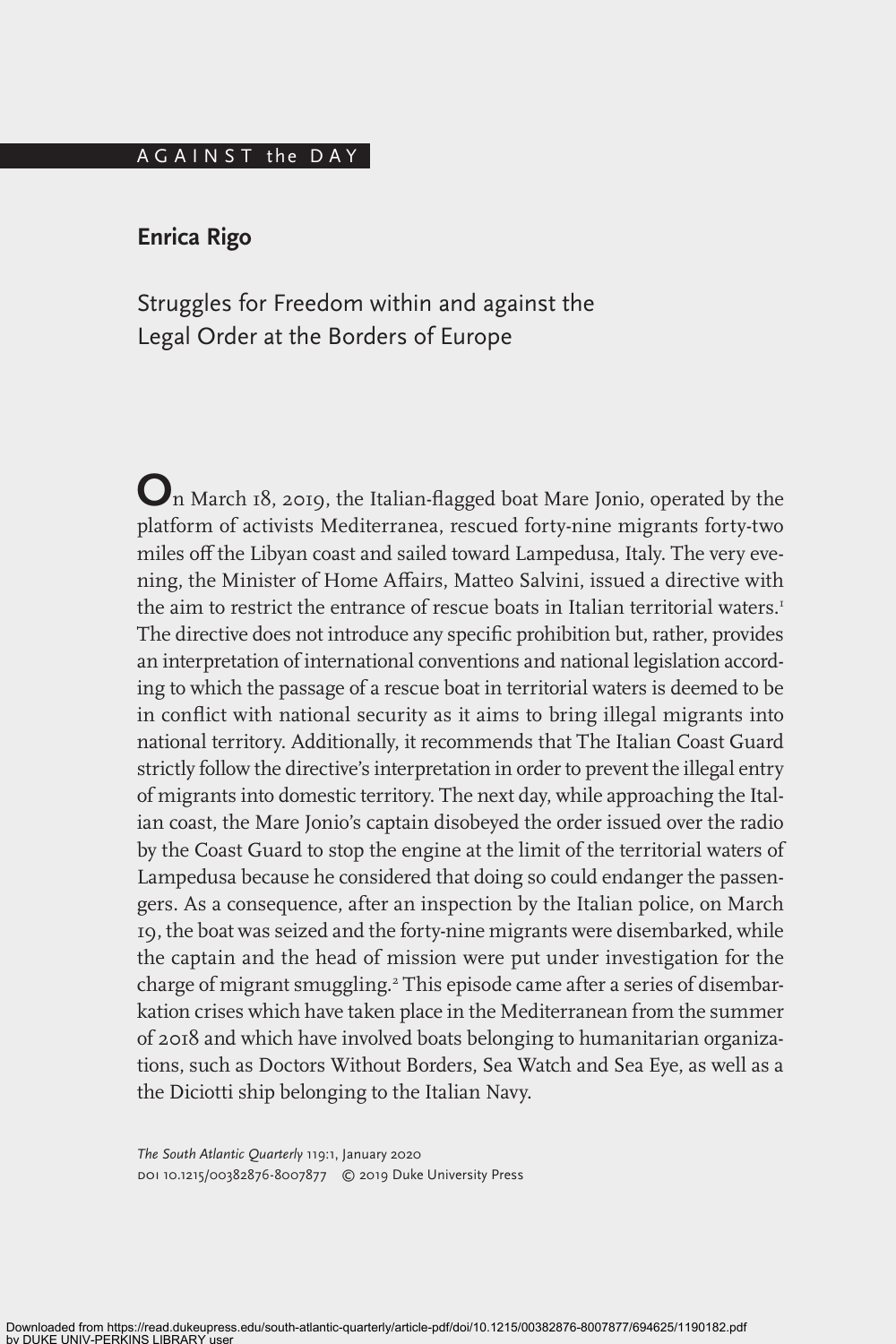During these crises, many observers spoke of a conflict between the law of the sea, which imposes an obligation to save those in distress at sea and to bring the rescued to a safe port for disembarkation,<sup>3</sup> and regimes of mobility control, which grant the state control over its borders. This conflict can be recognized, for instance, in the January 2019 interim measure the European Court of Human Rights (ECHR) issued on behalf of a Sea Watch ship. This measure did not grant the applicants' requests to be disembarked but merely invited the Italian Government "to take all necessary measures, as soon as possible, to provide all the applicants with adequate medical care, food, water and basic supplies as necessary."4 From the perspective of the boat passengers, however, what was at stake was not merely the right to disembark *per se* nor the right not to suffer inhuman conditions while forced to remain moored off the coast. Indeed, for the migrants who risk their lives attempting to cross the Mediterranean, the place (and time) of disembarkation is not at all irrelevant. Their destination is Europe, where member state's territories have not become less significant despite the move toward increasing globalization of legal orders in which the European polity is implicated (Rigo 2011).

Seen from this perspective, the episodes sketched above pose more than one question regarding the alleged universality of human rights regimes when confronted with the materiality of borders and the violence faced by migrants who attempt to cross them. Should the behavior of the vessel's migrant passengers and crew be regarded as legal/lawful or illegal/ unlawful? Is the refusal or the delay in granting a safe port for disembarkation a legitimate or arbitrary act? These and other questions have been raised by Mediterranea and have specifically been discussed by the legal team (LT) that supports the project.

Existing statutes provide articulated answers to the two questions outlined above. With regard to the lawfulness of migrants' behavior, the returning of migrants interdicted in in the open seas to the country of departure is not acceptable on the basis of the "non-refoulement" principle of international law, and European and national legislation grants access to asylum procedures once third-country nationals are on European territory. As a consequence, irregular entry to the territory cannot be considered an unlawful act in itself. In addition, the facilitation of illegal entry has criminal relevance only if it violates immigration law. With regard to the arbitrariness of the restriction of entry in territorial waters, it should be noted that, in legal theory, arbitrariness is an ambiguous concept. In the domain of administrative law, arbitrariness, intended as abuse of power or deviation from the scopes of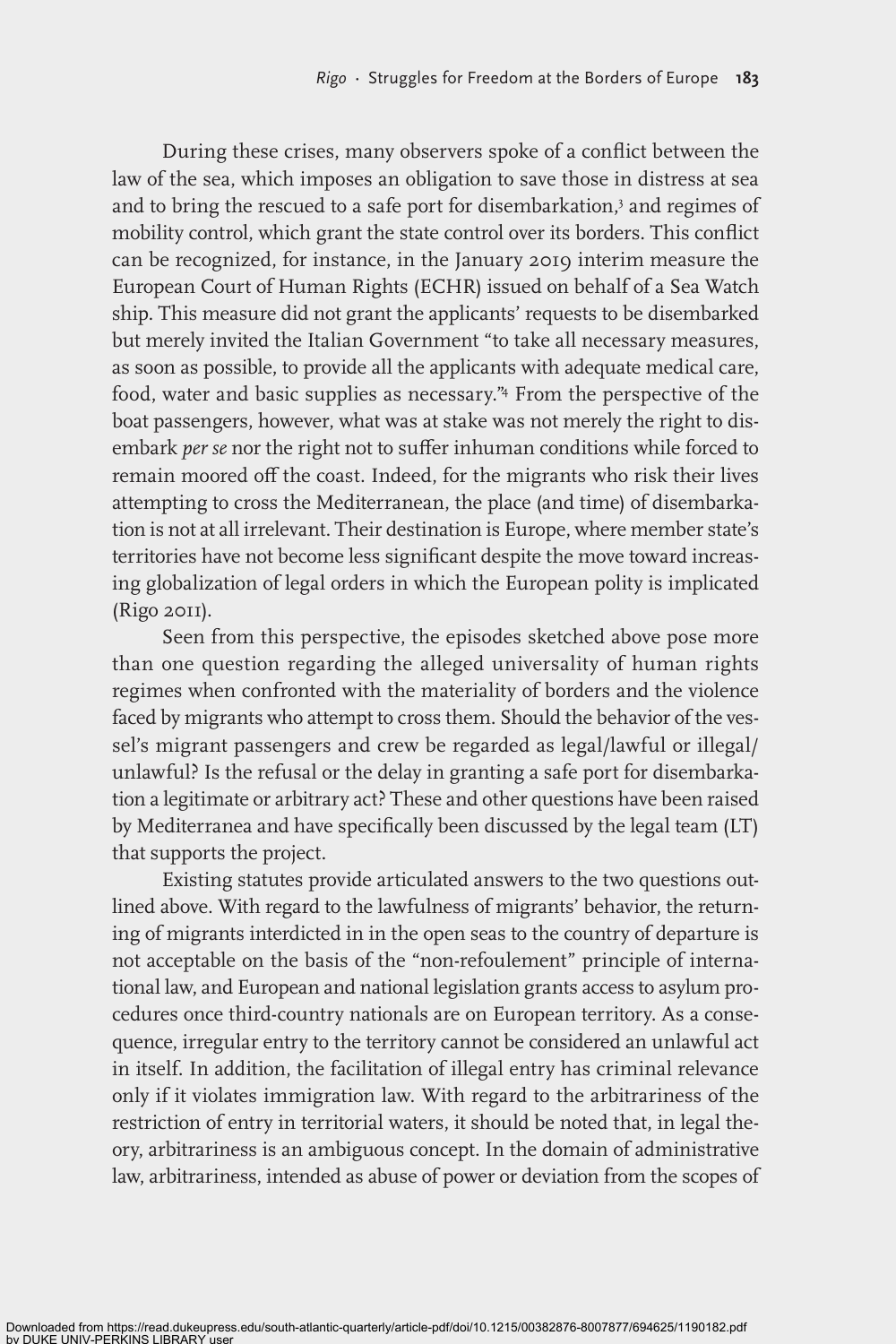law—"detournement de pouvoir" according to the French expression—has been constructed with the aim to limit the jurisdictional control over the discretional power of authorities. In other words, the legal construction of arbitrariness reaffirms, rather than limits, the discretional nature of power in a series of circumstances, and the act of posing borders has always been considered a discretional prerogative of sovereign states.

Among discussions on arbitrariness, the position of the Italian influential jurist Santi Romano (1917: 12) is emblematic of the ambivalent meaning of the concept in classical legal theory:

[T]he concept of law must encompass the idea of social order. This is necessary to eliminate all of the elements that can be reduced to mere arbitrariness [*arbitrio*] or material (viz. non ordered) force. Any manifestation of the law, by dint of being social, is ordered as far as its population is concerned.

In Romano's view, in order to eliminate arbitrariness, intended as a material, *non-ordered* force, the concept of law must encompass the social order. Certainly, by following this view, in spite of any deviation of power, an arbitrary act can then be considered as the manifestation of a specific social order. An order that mirrors processes that affect the European polity in its wide and deep dimension and—as I will argue in the next sections—is currently imposing itself at the borders of Europe.

# **The Arbitrary Borders of Europe**

The Mediterranean has, in recent times, been the scene of border developments that have taken place unusually quickly (Heller, Pezzani, and Stierl 2018; Rigo 2018), and have not necessarily followed changes in legislation. In 2016, one hundred eighty thousand sea arrivals reached Europe via the central Mediterranean route and, in the same year, the number of deaths touched the peak of five thousand (Rigo 2018). Migrants' attempts to cross the Mediterranean dramatically decreased the following year, after the Italian government signed a memorandum of understanding with the Libyan Government of National Accord, which provide for Italy to deploy ships in Libyan territorial waters and support Libyan authorities in curbing migrant flows.5 Although deaths on the Central Mediterranean route have decreased in absolute numbers, the number of shipwrecks has proportionally increased.<sup>6</sup> Meanwhile, even though media and NGOs have repeatedly reported the abuses that migrants suffer in official and unofficial Libyan detention camps,7 in December 2017, the Libyan Port and Maritime Transport Authority unilaterally noti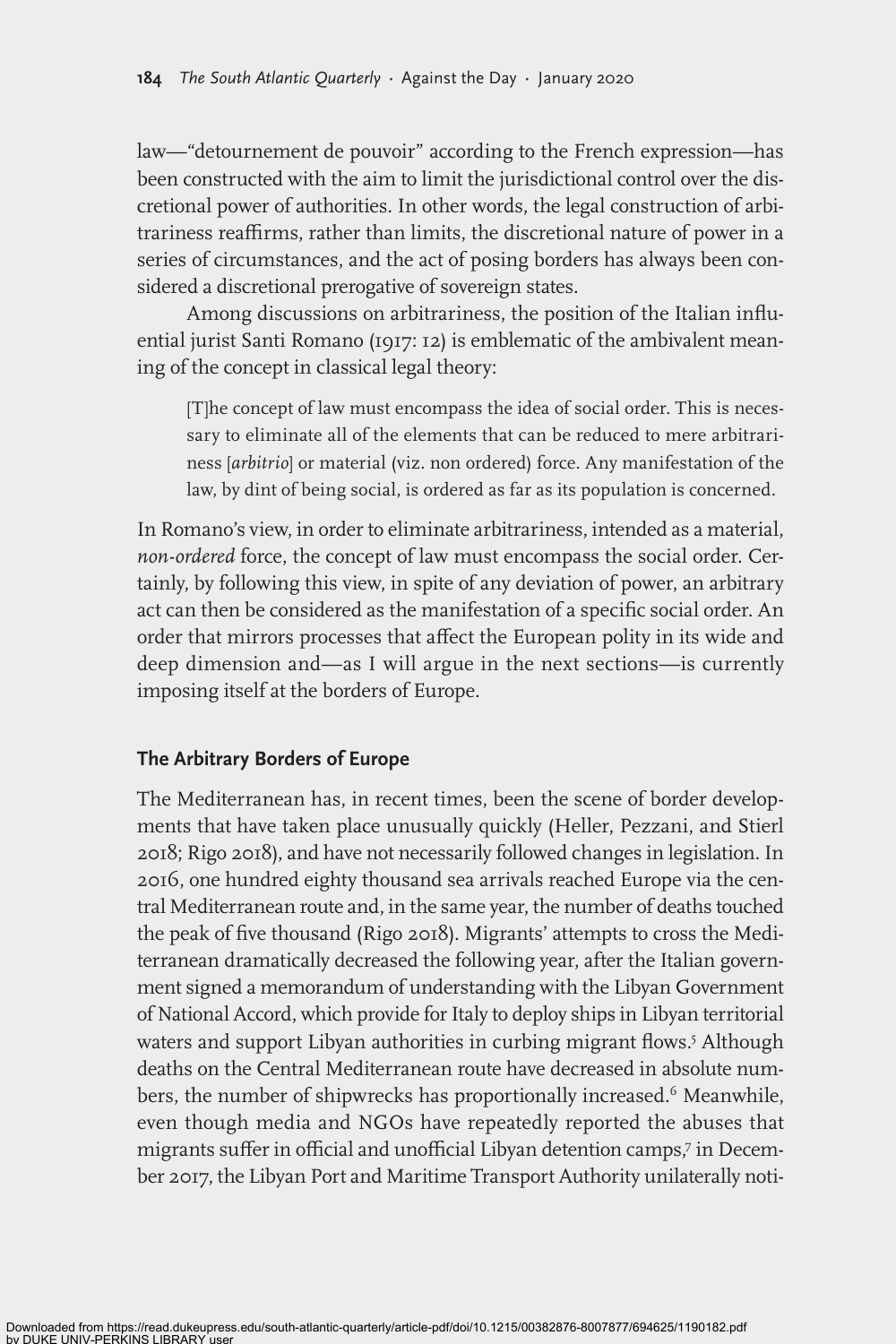fied the International Maritime Organization that a Libyan Search and Rescue had been constituted thanks to the financial support of the European Emergency Trust Fund for Africa.8

The first attempt to limit NGO rescue operations dates back to the summer of 2017, when the Italian government issued a code of conduct and invited the humanitarian organizations that operated in the Mediterranean to sign up to it voluntarily.9 Subsequently, under the direction of the interior minister, Matteo Salvini, leader of the nationalistic and populist League party, attitudes toward rescue operations hardened. The cases of the Aquarius and Diciotti<sup>10</sup> ships during the summer of 2018 were two significant breaking points, which formed the background against which the Mediterranea project was launched as a form of resistance. In June 2018, the Panamanian flagged Aquarius operated by the NGO Doctors Without Borders was not granted a place of safety for disembarkation, by either Malta or Italy, and had to sail on to Spain. It is worth noting that over one hundred of the 629 migrants on board had been transferred to the *Aquarius* by the Italian coast guard as a result of cooperation in rescue operations. Salvini publicly declared that Italian harbors were closed to boats transporting migrants, although this was never ratified in law. In August 2018, the177 migrants who had been rescued at sea during patrolling operations were not allowed to disembark from the Diciotti*,* an Italian navy ship. A solution to the crisis was only reached after Ireland and Albania agreed to accept some of the migrants, thus initiating a tussle over sea borders that is still ongoing.<sup>11</sup>

None of the developments outlined so far are the result of changes in legislation or decisions that followed accountable and transparent procedures. Agreements between EU member states on the distribution of migrants sometimes involving third countries—have been informally negotiated. Needless to say, the closure of harbors and territorial waters—which also applied to Italian-flagged and navy ships—should not be considered either accountable or transparent, up to the point that on two occasions the prosecutors of Catania and Rome filed investigations on the grounds of the illegitimate limitation of the freedom of the people on board.<sup>12</sup>

Notions of arbitrariness, however, that define this as going against reason and the rule of law, fail to capture what is at stake in the conflict over European borders. As recently observed by Robert Barski, arbitrary acts are generally defined as departures from the rule of law and this is intended to exclude uncertainty and caprice at all levels of the administrative and decision-making processes. Arbitrariness, in this sense, can work only as a dysfunction of a system considered fair as a whole. Conversely, when the law is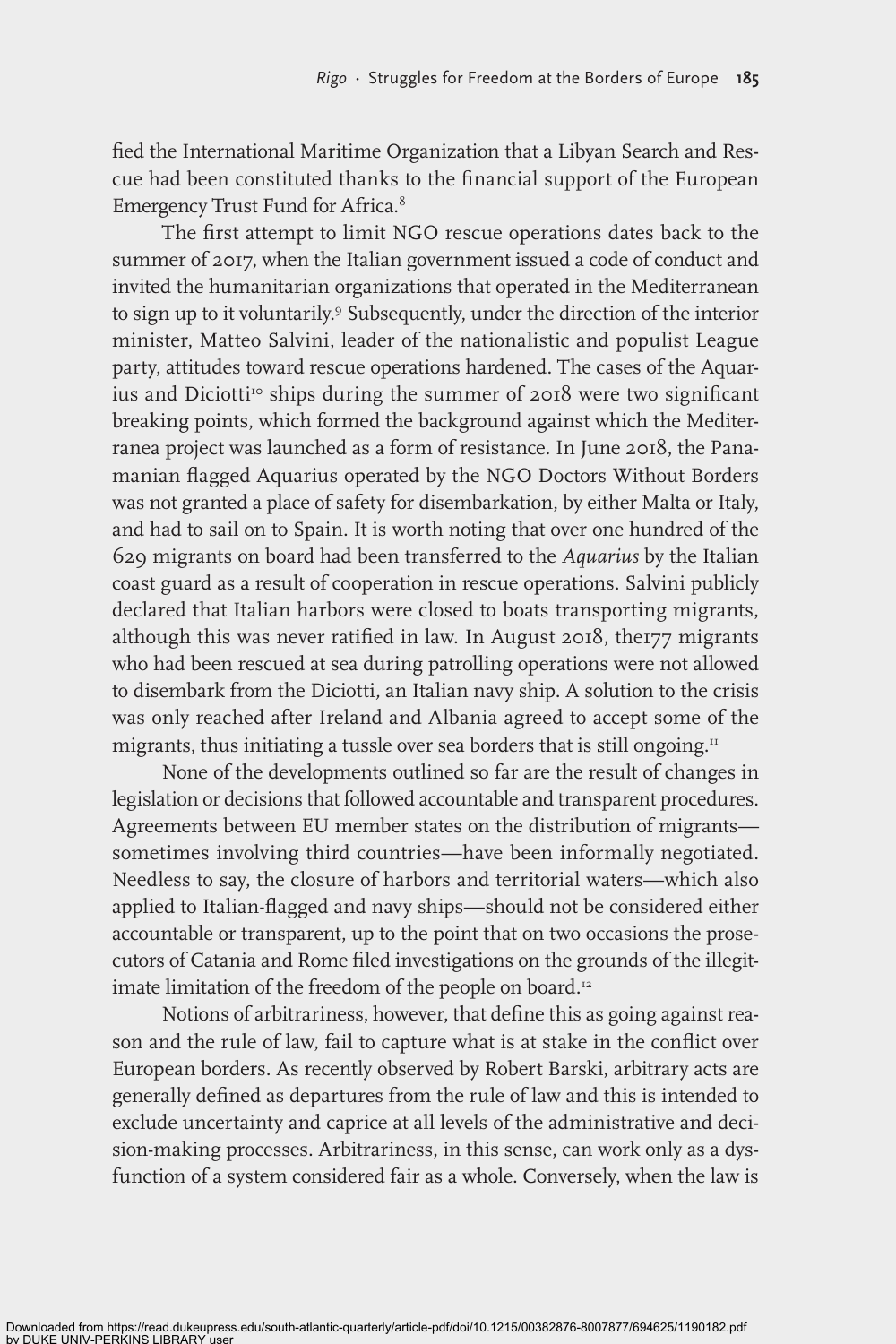applied and enforced in sectors such as immigration it is the general quality of regularity or consistency that is missing (Barski 2016: 17). To put it simply, by defining arbitrariness as a departure from the rule of law, when it comes to migration, it is the very criterion against which it acquires its meaning that gets lost. In contrast to reason, arbitrariness is predominantly understood as "caprice" or "sweet will and whims" and therefore described as "freakish," "random," or "chosen in a lottery." In other words, it is formulated "as unsystematic in nature, dissociated from specific extralegal sources, such as race or class, that might exercise a systematic effect" (Bowers 1983: 1067). Nevertheless, with respect to the management of European borders and the experience of migrants of the application or the enforcement of law, arbitrariness is neither random nor accidental, to the extent that it does not affect everyone who is subjected to the law in the same way. Arbitrary power is most readily used against certain categories of subjects who cannot rely on the self-restraint that the social order imposes on officials and on society at large. Beyond the fiction of borders that protect the "insider" community against an "outsider" threats, the material conditions of the subjects who cross borders, as well as the purposes and interests of the competing actors appear thus as a central component of border regulations. As shown by Mezzadra and Neilson (2013), borders not only exclude but also include through processes of differential inclusion that, in turn, multiply the regimes of exploitation and domination that are essential to contemporary capitalism. This lens accounts not only for differential regimes inside national territories, but also for their continuity at the external borders as well as for the attempts to expand these same regimes across the seas.

When arbitrariness is considered as a departure from of the rule of law, the objectives pursued by the law can be easily accomplished by following procedural rules. From this perspective, migrants' and refugees' determination to choose their destination is regarded merely as a capricious choice and restricted to very limited discretion. To go back to the earlier examples, by establishing official procedures for the distribution of migrants among member states, the transparency of disembarkation agreements would be assured, and supporters of transparency and accountability would probably be satisfied. Even the curtailment of personal liberty caused by restricting access to territorial waters could be brought under the rule of law, for example, by introducing a regulation for identification and detention of migrants and asylum seeker on board ship.<sup>13</sup> These adjustments would probably satisfy rule of law advocates, but at the price of excluding from the relevant purposes of the law part of the reason underlying the conflict over the order of borders. Here again, the concept of arbitrariness comes to the foreground in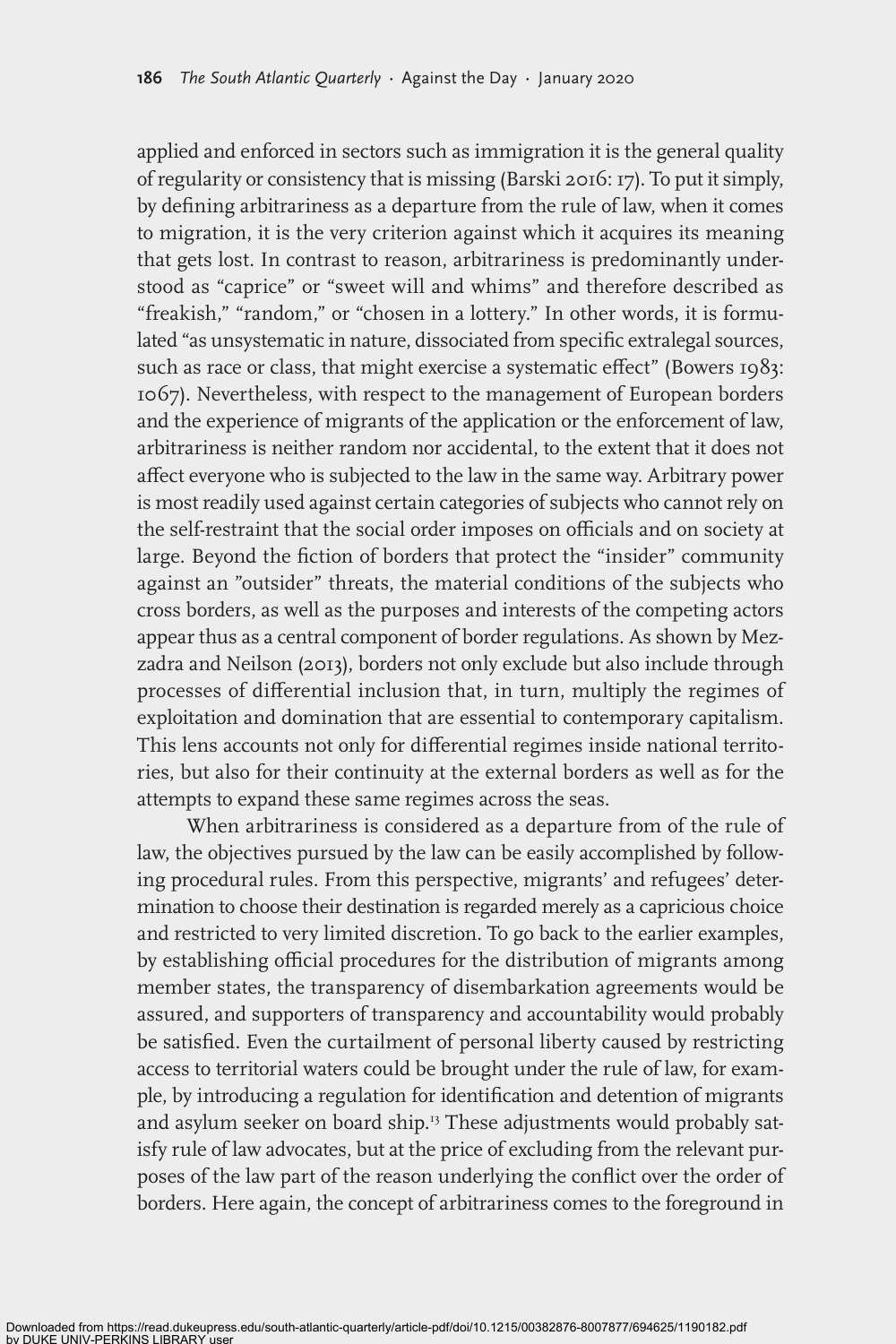its ambivalent meaning: the law considers the migrants' choice of the *where*, *when* and *how* of their journey to be merely capricious *non*-ordered force and toward whom arbitrary responses can be justified as means to restore the violated order.

## **Toward a Politics of Freedom of Movement**

By addressing the issue of legal globalization, Hans Lindahl (2018) has recently underlined how the emergence of global legal orders goes hand in hand with the globalization of inclusion and exclusion. Legal globalization, in fact, does not proceed as the expansion of a homogeneous legal space within which rights and capacities are equally exercised by every subject. It is rather a process of unification and pluralization, which produces an "interrelated distribution of places, times, subjects and act-content" (Lindahl 2018: 60) that does not correspond to or materially support one or more legal systems.

Lindahl's (2018: 71) view of a *pragmatic order* complicates the account of legal pluralism beyond the dichotomy between legality and illegality as

[t]he capacities it marginalizes are not simply the domain of illegal behaviour (which a legal order renders possible and even accommodates to a certain extent) but rather of practical possibilities that are excluded as inconsequential in light of the point of a given legal collective.

Rather than a conflict between different sets of norms, the problem of the *unordered* is thus read by Lindahl as a conflict produced by acts of resistance that contest the concrete articulation of normative and physical dimensions that characterizes the legal space of globalization. To use the author's owns words, the conflict makes visible not just a divergence between sets of norms, but rather a *xenotopia*, that is, "a place that resists accommodation in the interconnected distribution of places that a collective calls its 'own' space" (Lindahl 2018: 38).

By looking through this lens at the ongoing conflict in the Mediterranean (Mezzadra and Stierl 2019), divergences among different sets of norms—including the law of the sea, regimes of mobility control, and the international law of human rights—cannot be resolved by merely repositioning their boundaries. To put it simply, the conflict would not be resolved if the international law of human rights prevailed over border regulation, since what is at stake is not the validity of one or the other but rather the very articulation of normative and physical dimensions within which the human capacity of mobility is exercised or marginalized: a concrete articulation and distribution of places to which both sets of norms contribute. As shown by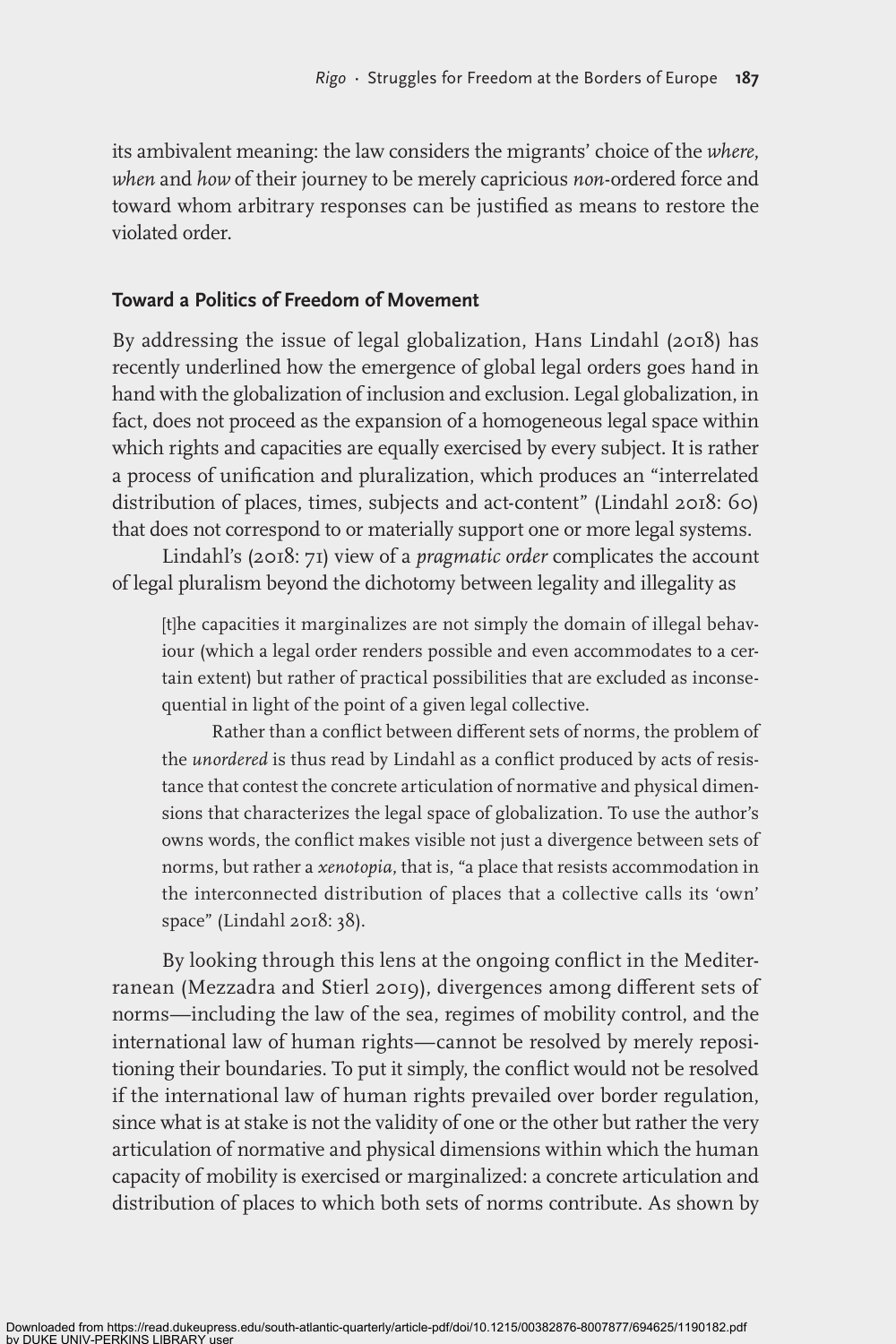the ECHR decision in the Sea Watch case, even human rights must come to terms with spatial limits, to the extent that the *where*, *when* and *how* of the exercising of rights is not at all irrelevant for their bearer or claimer. In other words, the fact that in the Sea Watch case the ECHR decision could be executed without the disembarkation of the migrants contributes to the construction of a *xenotopia*, rather than to the integration of the boat passengers into the larger legal community. At the same time, this is not merely the outcome of conflicting norms, but also the result of how normative and physical limits are experienced, perceived, and even played against each other by those whose behavior ought to be regulated. Undoubtedly, applicants' complaints against human rights violations were not lodged for the purpose of proving the violation *per se*, but rather to contest the concrete articulation of normative and physical limits imposed on migrants' mobility. This was the same articulation and distribution of place that was contested by the Mare Jonio when it entered Italian territorial waters and disobeyed the order to stop the engine. Undoubtedly, legal systems repeatedly adopt strategies to reframe acts of contestation in a legal manner, either by authorizing or prosecuting them. Nonetheless, sometimes these acts succeed and open a space for the recognition of the unorderable within society as well as within the law. The migrants who disembarked from both the Sea Watch and the Mare Jonio<sup>14</sup> in early 2019 succeeded in reaching Europe by contesting its borders, although they will probably experience other normative and physical limits as they continue on their journeys, thus confirming the persistence of unordered struggles for the freedom of movement also within Europe.

When the quest for open borders (for a recent discussion, see Aksan and Bailes 2019) is reframed as the quest for freedom of those who challenge the pragmatic order of borders, it does not appear as a merely utopian aspiration but rather as a course that should normatively guide concrete politics that gives greater recognition to human mobility as a capacity which entails a degree of discretion. Indeed, the dysfunctionality that European policies have demonstrated in facing flows of migrants and asylum seekers over recent years has been mainly addressed by calling for solidarity between states in sharing the burden of refugees; conversely, solidarity among and toward migrants has been largely criminalized. A shift toward the politics of freedom of movement would instead take seriously the proposal of granting free circulation of asylum seekers within the EU, thus reducing the arbitrariness of redistribution agreements as well as of practices of off-shoring borders. The Mediterranea project contributes to a politics of the freedom of movement by showing, through effective acts, possibilities that are usually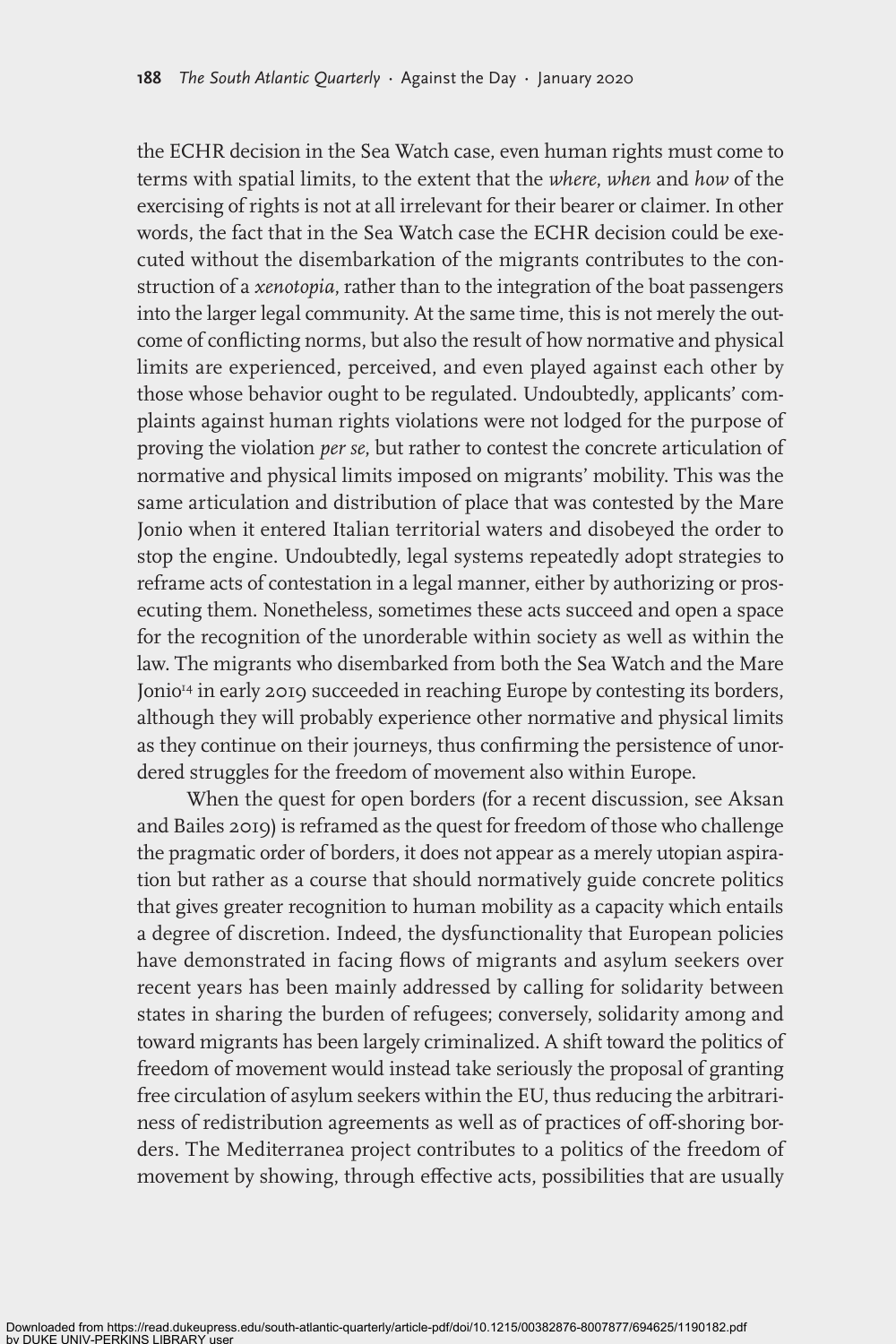excluded from debates of decision makers and thus demonstrating, as well, that visionary aspirations are not only possible but also necessary to change the course of current migration policies.

The act of posing and reconfiguring borders tackles the inner problem of authority that, in Lindahl's (2018: 162) words, is defined by "what is to count as our own in response to the challenge of the strange that stands inside and outside the legal order." Seen from this standpoint, the increasing criminalization of solidarity towards and among migrants has produced the paradoxical effect to politicizing the humanitarian support for migrants. Indeed, besides contesting the European order of borders, the Mediterranea platform contests the authoritative monopoly of defining what is to count as "our own" or the "strange," namely, the collective "we" that counts as the political subject of the polity. At the same time, within this politicization process, freedom of movement emerges not just as the fight for inclusion of marginalized strangers but as a common terrain of struggle<sup>15</sup> for defining a different order of the society as a whole.

### **Postscript**

 $\qquad \qquad = \qquad$ 

While this article was under review the Italian Government issued a decree that provides a legal basis for the Ministry of Transport and the Ministry of Interior to block humanitarian ships from entering Italian territorial waters. The law, which was subsequently approved by Parliament, also introduces administrative measures and a maximum fine of one million euros for each participant on a rescue boat that disobeys the ministerial order. The measure became law as the ship Sea Watch 3 was in the process of approaching Italy after a rescue operation. During the night between June 28 and 29, 2019, the captain of the Sea Watch 3, Carola Rackete, forced the naval blockade of the Italian authorities and entered the port of Lampedusa. She was arrested for smuggling and disobeying an order issued by military forces. The judge who heard the case during the preliminary hearing stated that the rescue was carried out under exonerating circumstances to safeguard the lives of migrants and that the captain was fulfilling the obligation of sailing the boat to a safe port for disembarkation. Although the arrest was not validated, Rackete will still probably face trial. With the new law now in force, at the beginning of July 2019, the Alex, a sail boat operated by Mediterranea that had conducted a rescue operation was impounded, thus confirming that the law is being deployed as a deterrent against acts of solidarity.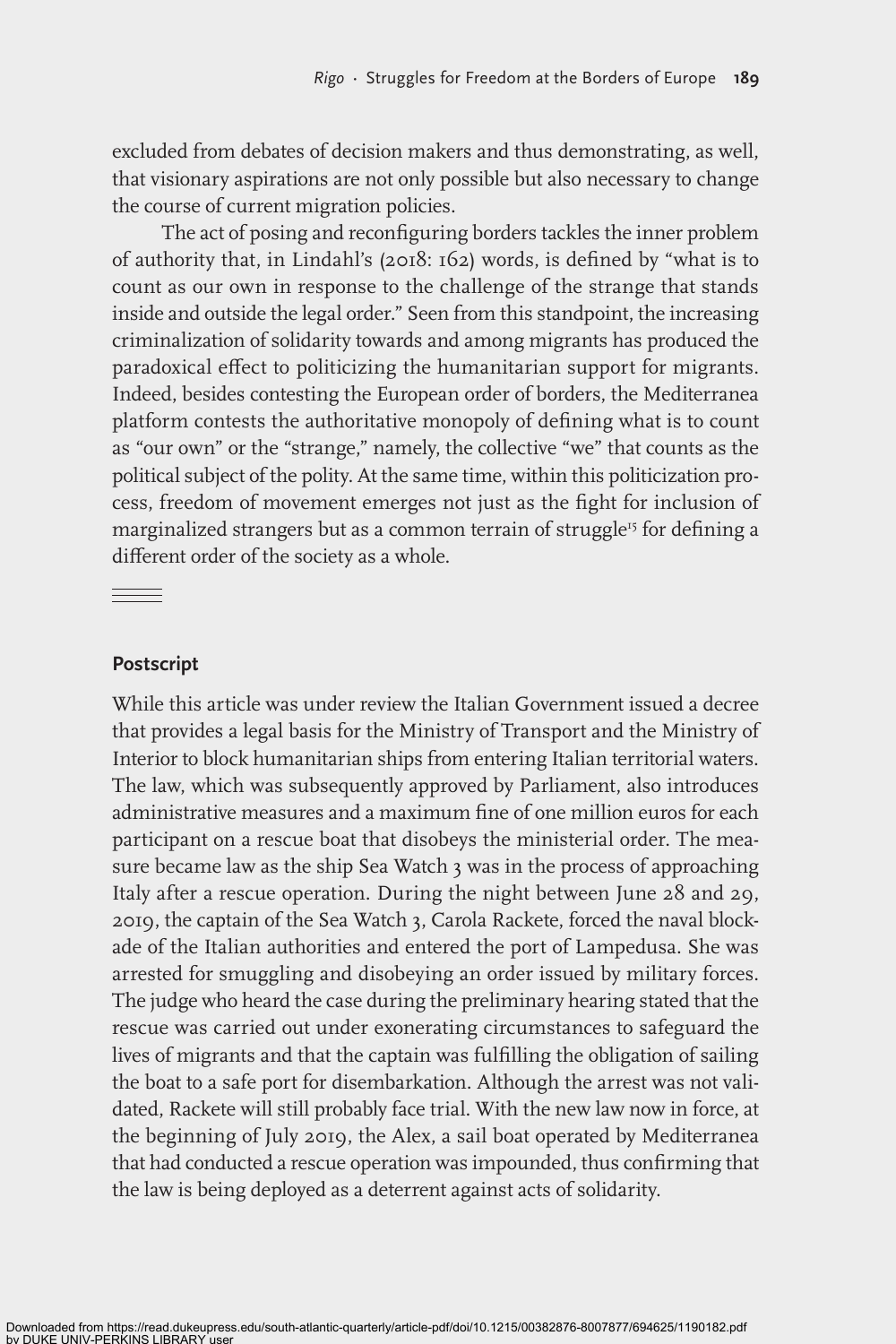#### **Notes**

The author of this article is part of the legal team (LT) of Mediterranea. The LT is an informal group that includes lawyers, scholars, law students, and other activists that volunteer giving legal advice and support on legal research for the Mediterranea project. The LT is also a forum of critical analysis and discussion. The accuracy of information given in this article and the opinions expressed are the exclusive responsibility of the author. I wish to particularly thank Lucia Gennari who, as member of the LT, commented on this article and shared views and information for the development of the arguments.

- 1 Ministry of Home Affairs, Directive n. 14100/141(8) of March 18, 2019, accessible at http://www.interno.gov.it/sites/default/files/direttiva\_ministro\_su\_controllo\_frontiere \_marittime\_18.03.2019.pdf. During the following weeks other directives of the sort were issued by the Ministry of home Affairs, one of which specifically addressed to the Mare Jonio. See, Ministry of Home Affairs, Directive n. 14100/141(8), of 4 April 2019, accessible at http://www.interno.gov.it/sites/default/files/direttiva\_4\_aprile\_2019.pdf; and Directive n. 14100/141(8) of April 15, 2019, accessible at http://www.interno.gov.it /sites/default/files/direttiva\_del\_ministro\_n.\_141001418\_15\_aprile\_2019.pdf. An appeal against this acts was lodged by the LT with the support of the Associazione Studi Guiridici sull'Immigrazione (ASGI) and is currently pending in front of the administrative Tribunal of Lazio.
- 2 For updated news, see https://mediterranearescue.org/en/.
- 3 See the provisions contained in the International Convention for the Safety of Life at Sea (SOLAS), of November 1, 1974, at http://www.imo.org/en/about/conventions/listof conventions/pages/international-convention-for-the-safety-of-life-at-sea-(solas),-1974 .aspx; and in the International Convention on Maritime Search and Rescue (SAR), of 27 April 1979, http://www.imo.org/en/About/conventions/listofconventions/pages /international-convention-on-maritime-search-and-rescue-(sar).aspx. On the legal framework of search and rescue operation, see Trevisanut 2010.
- 4 Decision on application n. 5604/19 B.G and Others versus Italy, of January 29, 2019. See the ECHR's press release at, https://hudoc.echr.coe.int/eng-press#{%22itemid %22:[%22003-6315038-8248463%22]}. The complaint to the ECHR was presented by the LT with the support of ASGI.
- 5 The memorandum has raised the concern also of the Council of Europe's Commissioner for Human Rights; see Niels Muiznieks, Letter to the Italian Minister of Interior Marco Minniti, September 28, 2017, https://rm.coe.int/letter-to-the-minister-of-interior -of-italy-regarding-government-s-res/168075baea, accessed on May 12, 2019. The memorandum is part of a broader strategy that involves African countries and includes military cooperation with Niger; see http://www.analisidifesa.it/2017/09/firmato-laccordo-di-cooperazione-militare-tra-italia e-niger/, accessed on May 12, 2019.
- 6 Detailed information are contained in a submission brought in June 2019 by international lawyers to the International Criminal Court against the EU migration policies in the central Mediterranean and Libya; available at we.tl/t-EZxAILiU5k, accessed on June 12, 2019
- 7 Great impact had, in September 2017, the report of the BBC journalist Oria Guerin; see https://www.bbc.com/news/world-africa-41189247, accessed on12 May 2019. for a synthesis of NGOs reports, see http://protezioneinternazionale.giur.uniroma3.it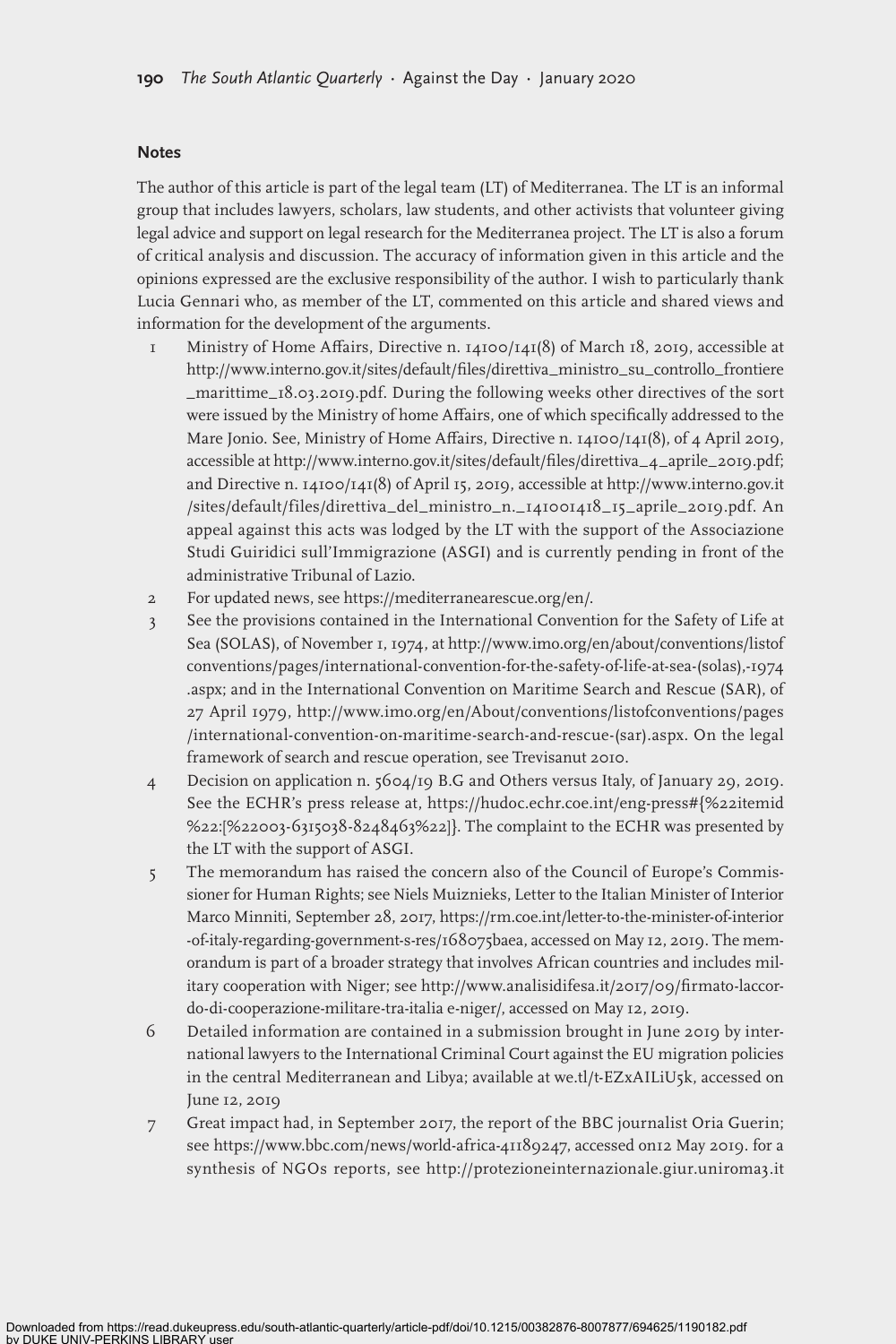/wp-content/uploads/2018/07/Rapporto-COI-Libia-detenzione-migranti-11-maggio -2018.pdf, accessed on May 12, 2019.

- 8 The European Commissioner Dimitris Avramopoulos has affirmed that this unilateral declaration is legitimate and unilaterally constitutive of "primary responsibility for ensuring the coordination of a rescue situation, including initiating the process for identifying the most appropriate place of safety for disembarkation following a search and rescue situation, in cooperation with the coastal States." See answer given to Parliamentary questions on 4 September 2018, at http://www.europarl.europa.eu/doceo /document/P-8-2018-003665-ASW\_EN.html?redirect. The LT of the Mediterranea platform contests this interpretation of international conventions and is currently considering legal ways to challenge it.
- 9 For a critical account, see the position paper of the ASGI on the Proposed "Code of Conduct for NGOs Involved in Migrants' Rescue at Sea," July 24, 2017, at https://www.asgi .it/wp-content/uploads/2017/07/Draft-ASGI-Position-Paper\_Final\_EN.pdf, accessed on May, 12, 2019.
- 10 Both cases have attracted the attention of national and international media: see for example https://www.theguardian.com/world/2018/jun/17/migrant-rescue-ship -aquarius-to-dock-in-spain-after-rough-week-at-sea, https://www.theguardian.com /world/2018/aug/21/italy-refugees-salvini-refuses-coastguard-ship-docks-diciotti.
- 11 It is not clear how many migrants have been transferred in other EU member states or third countries. Part of the work of the LT has been focus on monitoring the relocation of the persons disembarked from rescue operation and assuring legal assistance to them.
- 12 For media coverage, see https://www.theguardian.com/world/2018/aug/25/matteo-salvini -formally-investigated-over-migrant-ship-standoff. At the time of writing the Italian senate has not authorized further investigation of the Ministry of Home Affairs in relation to the Diciotti case.
- 13 Procedures for the identification of migrants and asylum seekers and their channeling into different reception and legal rights systems have been introduced in the so-called "hotspot approach" by the European Commission in order to confront exceptional migratory flows. For a critical account, see Gennari, Ferri, and Caprioglio 2018, and Garelli and Tazzioli 2016.
- 14 On May 9, 2019, the Mare Jonio rescued another thirty migrants who disembarked at Lampedusa the day after. At the time of writing, the boat is impounded and the captain has been charged with smuggling. For further updates, see https://mediterranea rescue.org/.
- 15 For a discussion of this point from a feminist perspective, see Rigo and De Masi 2019.

#### **References**

- Aksan, Chan, and Jon Bailes. 2019. "One Question. Open Borders." *State of Nature*, January 31. https://stateofnatureblog.com/one-question-open-borders/.
- Barski, Robert F. 2016. *Undocumented Immigrants in an Era of Arbitrary Law. The Flight and the Plight of People Deemed "Illegal."* New York: Routledge.
- Bowers, William J. 1983. "The Pervasiveness of Arbitrariness and Discrimination under Post-Furman Capital Statutes." *Journal of Criminal Law and Criminology* 74, no. 3: 1067–100.